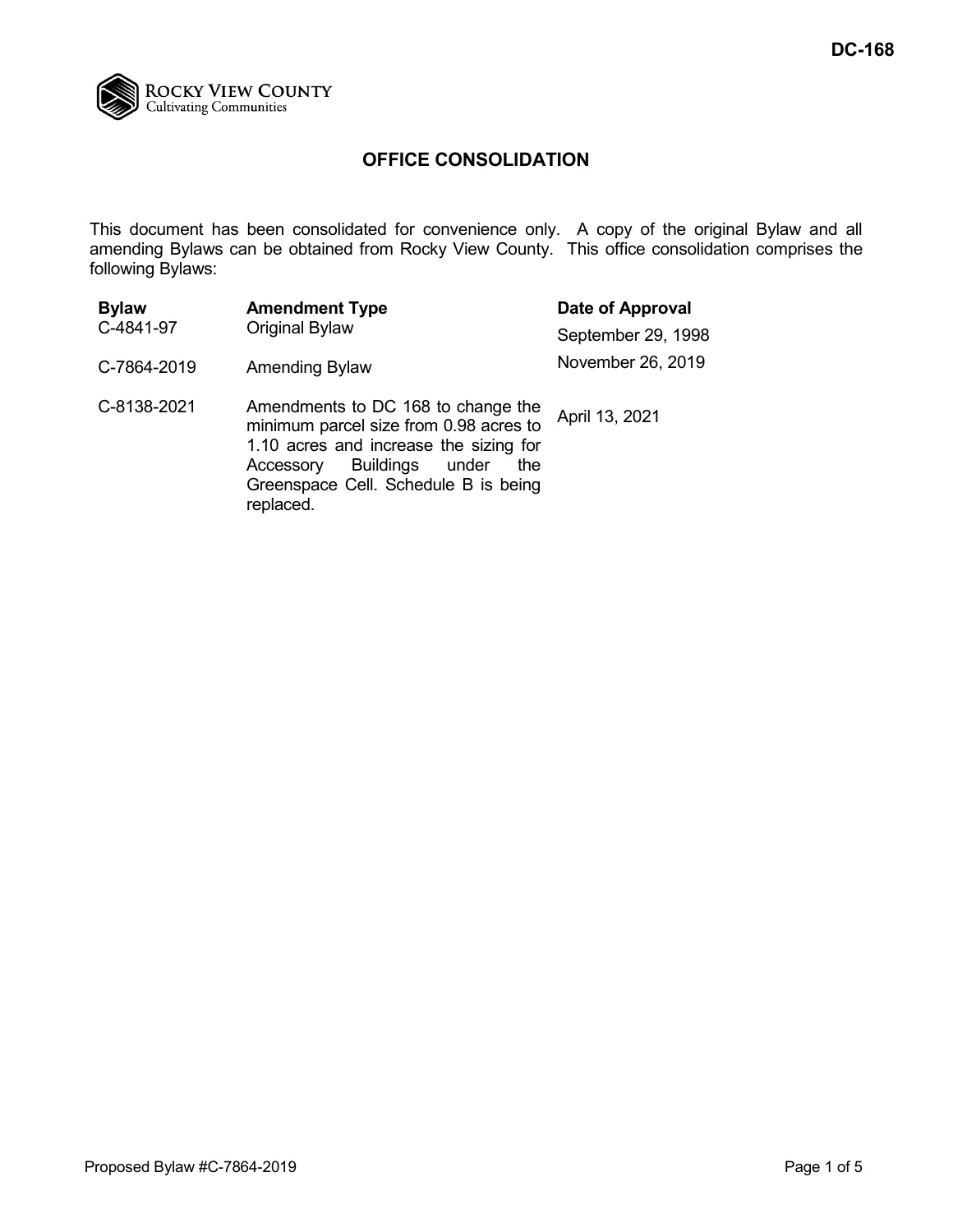

# BYLAW C-7864-2019

# **A Bylaw of Rocky View County to amend Land Use Bylaw C-4841-97.**

The Council of Rocky View County enacts as follows:

### **PART 1 – TITLE**

This Bylaw shall be known as Bylaw C-7864-2019.

#### **PART 2 – DEFINITIONS**

In this Bylaw, the definitions and terms shall have the meanings given to them in Land Use Bylaw C-4841-97 and the Municipal Government Act.

#### **PART 3 – EFFECT OF BYLAW**

- **THAT** Part 5, Land Use Map No. 47 and 47-SW of Bylaw C-4841-97 be amended by redesignating the NE-17-24-03-W05M and a portion of SE-17-24-03-W05M from Ranch and Farm District to Direct Control District as shown on the attached Schedule 'A' forming part of this Bylaw.
- **THAT** NE-17-24-03-W05M and a portion of SE-17-24-03-W05M is divided into development cells A, B, C & D as shown in Schedule 'B' attached to and forming part of this Bylaw.
- **THAT** NE-17-24-03-W05M and a portion of SE-17-24-03-W05M is hereby redesignated to Direct Control District as shown on the attached Schedule 'A' forming part of this Bylaw.
- **THAT** The Regulations of the Direct Control District comprise:

### **1.0 GENERAL REGULATIONS**

- 1.1 The policies of the River Edge Conceptual Scheme shall apply to all applications for subdivision and Development Permit as provided for by this Bylaw.
- 1.2 For the purposes of this Bylaw, the lands shall be notionally divided into 'Development Cells', the boundaries and descriptions of which shall be as indicated in Schedule 'B' attached hereto and forming part of this Bylaw. The size and shape of the Development Cells are approximate and will be precisely determined by a Tentative Plan at the subdivision stage.
- 1.3 The General Regulations contained within this Section are applicable to the entire Development Area which includes all Development Cells as identified on Schedule 'B'.
- 1.4 Parts 1, 2 and 3 of the Land Use Bylaw C-4841-97 shall apply to all uses contemplated by this Bylaw, except where noted as otherwise in the Bylaw.
- 1.5 The Development Authority shall be responsible for the issuance of Development Permit(s) for the Lands subject to this Bylaw.
- 1.6 Notwithstanding the following listed uses within the Residential Development Cell are 'deemed approved' when all other criteria of this Bylaw are met: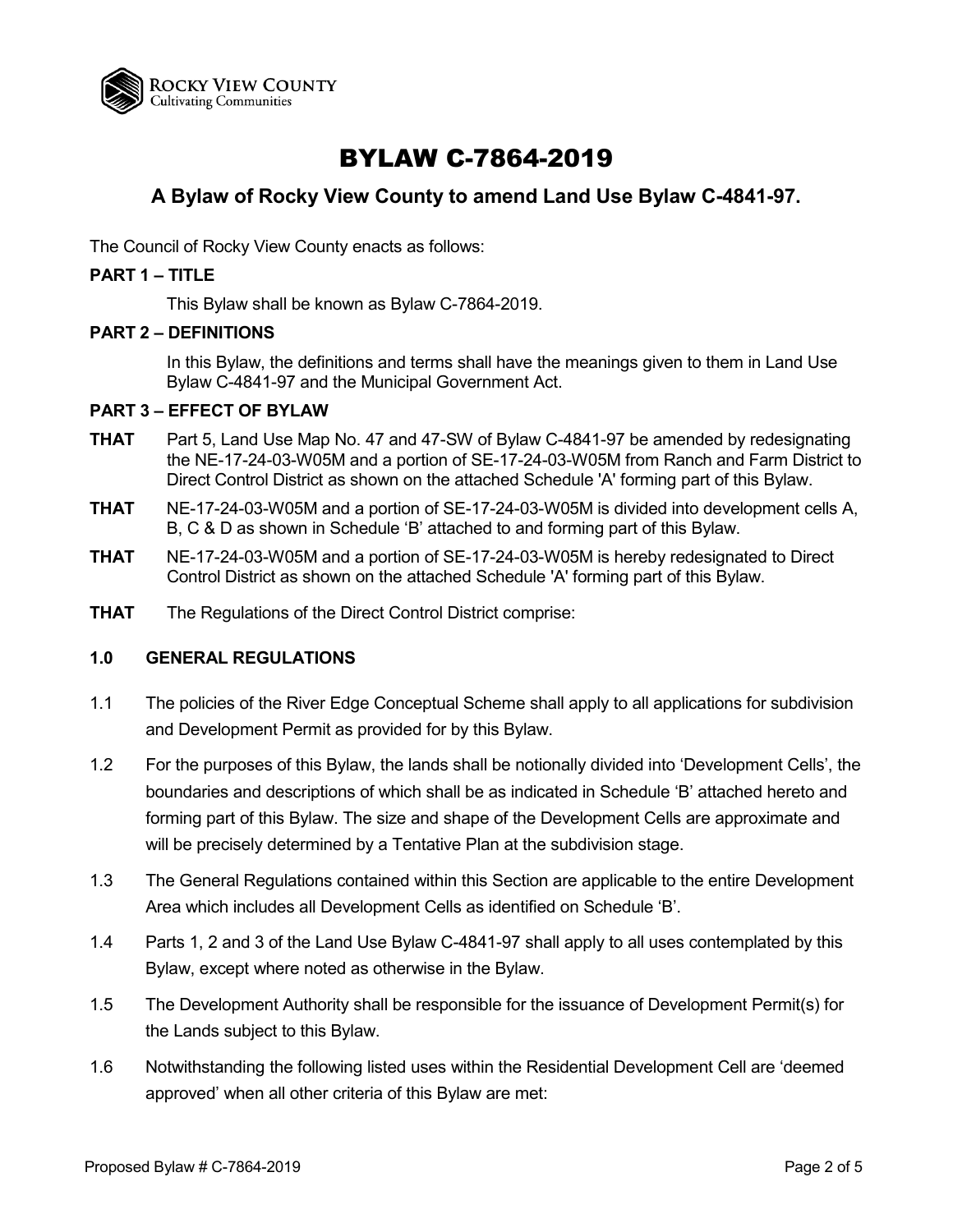

*Accessory Buildings Dwelling Single-detached Home-Based Business, Type I.* 

1.8 No Plan of Subdivision shall be endorsed and no Development Permit shall be issued for any purpose until the applicable Subdivision (30) and Development Regulations (4.0) have been met.

#### **2.0 LAND USE REGULATIONS**

#### 2.1 **Residential Lot Development Cell - Purpose and Intent**

The purpose of this Development Cell is to provide for single-detached residential development and private open space areas in accordance with the provisions of the River Edge Conceptual Scheme.

#### 2.2 **Uses**

*Accessory Buildings less than 80.0 m2 (861.0 ft2) building area Community Sign Dwelling, Single-detached Home Based Business,Type I Private swimming pools Private Open Space Show Home Signs Temporary Sales Centre Utilities*

#### 2.2.1 **Uses, Discretionary**

*Accessory buildings greater than 80.00 sq. m building area less than 400.00 sq. m building area Accessory Dwelling Unit (may be a Secondary Suite, a Suite within a Building, or a Garden Suite) Bed and Breakfast Homes Child care facilities Health Care Practice Kennels, Hobby Signs*

## **2.3 Minimum and Maximum Requirements**

- 2.3.1 Maximum number of residential lots: 49
- 2.3.2 Maximum dwelling units per lot: one (1)
- 2.3.3 Minimum lot area: 0.45 ha (1.10 acres)
- 2.3.4 Maximum building height (principal building): 11.0 m (36.08 ft.)
- 2.3.5  $\,$  Minimum habitable floor area (principal building): 140 m2 (1,507 ft $^2)$
- 2.3.6 Maximum number of accessory buildings: Two (2)
- 2.3.7 Maximum building height (accessory building): 7.0 m (22.97 ft.)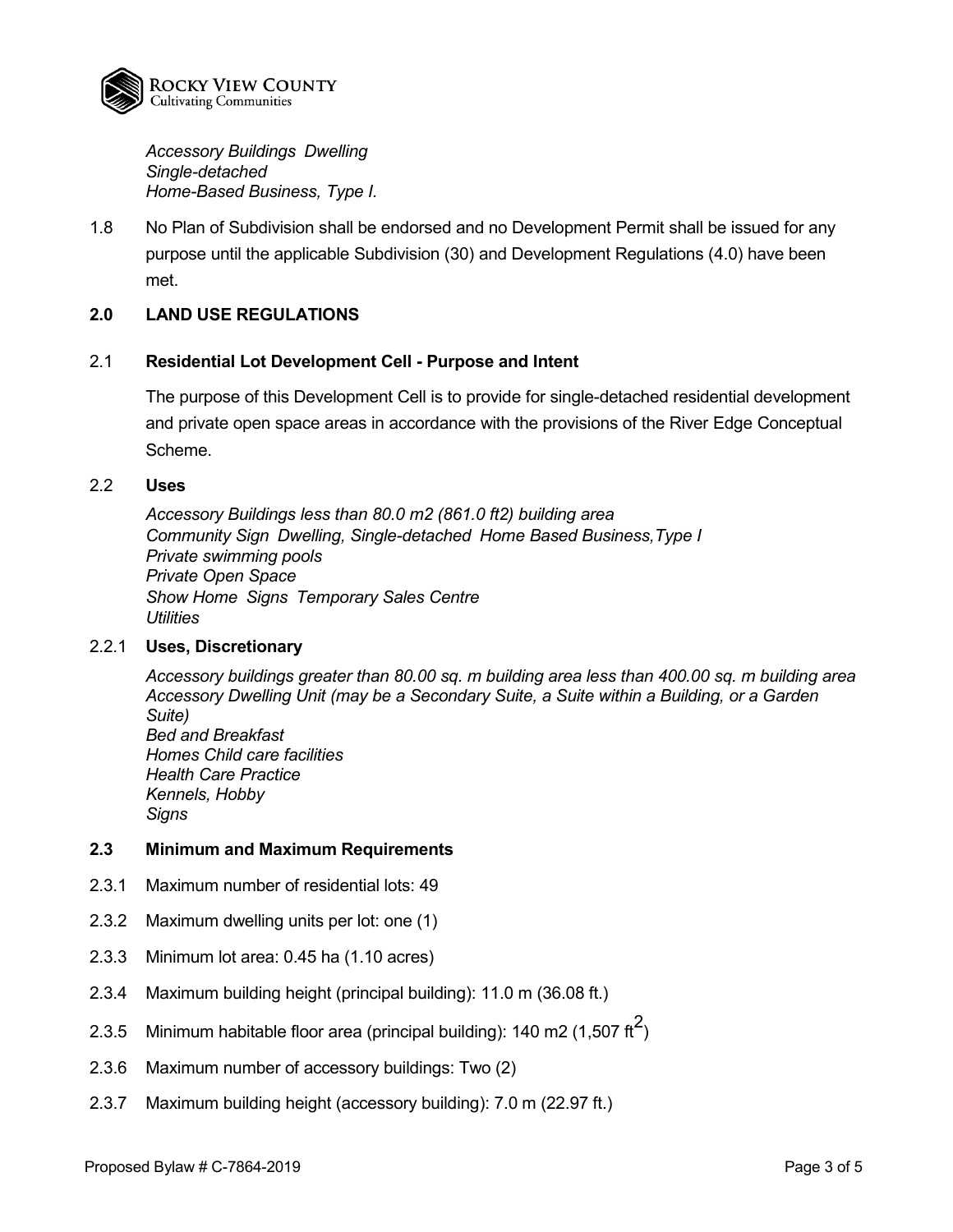

- 2.3.8 Maximum site coverage (All Buildings): 35%
- 2.3.9  $\,$  Maximum total building area for all accessory buildings: 400 m2 ( 4,305 ft $^2)$

#### **2.4 Building Setbacks**

- 2.4.1 Minimum front yard:15.0 m (49.21 ft.)
- 2.4.2 Minimum side yard: 6.0 m (19.68 ft.)
- 2.4.3 Minimum rear yard: 15.0 m (49.21 ft.)

#### **2.5 Valley Terrace And Floodplain Cell** - **Purpose and Intent**

The purpose of this Development Cell is to provide for public access to the Valley Terrace, Floodplain area and Elbow River.

#### **2.6 Uses**

*Public Park Utilities Accessory Buildings less than 80.0 m2 (861.0 ft2) building area*

### **2.7 Greenspace Cell** - **Purpose and Intent**

The purpose of this Development Cell is to provide areas for public recreation in accordance with the provisions of the River Edge Conceptual Scheme

#### **2.8 Uses**

*Public Park Agriculture, General Utilities Signs*

#### **2.8.1 Uses, Discretionary**

*Accessory buildings greater than 100.00 sq. m building area less than 500.00 sq. m building area (Support buildings for utility operations)*

## **2.9 Road And Utility Development Cell** - **Purpose and Intent**

The purpose of this Development Cell is to provide for public and/or privately-owned utilities, in accordance with the provisions of the River Edge Conceptual Scheme.

#### **2.10 Uses**

*Accessory Buildings Agriculture, General Utilities*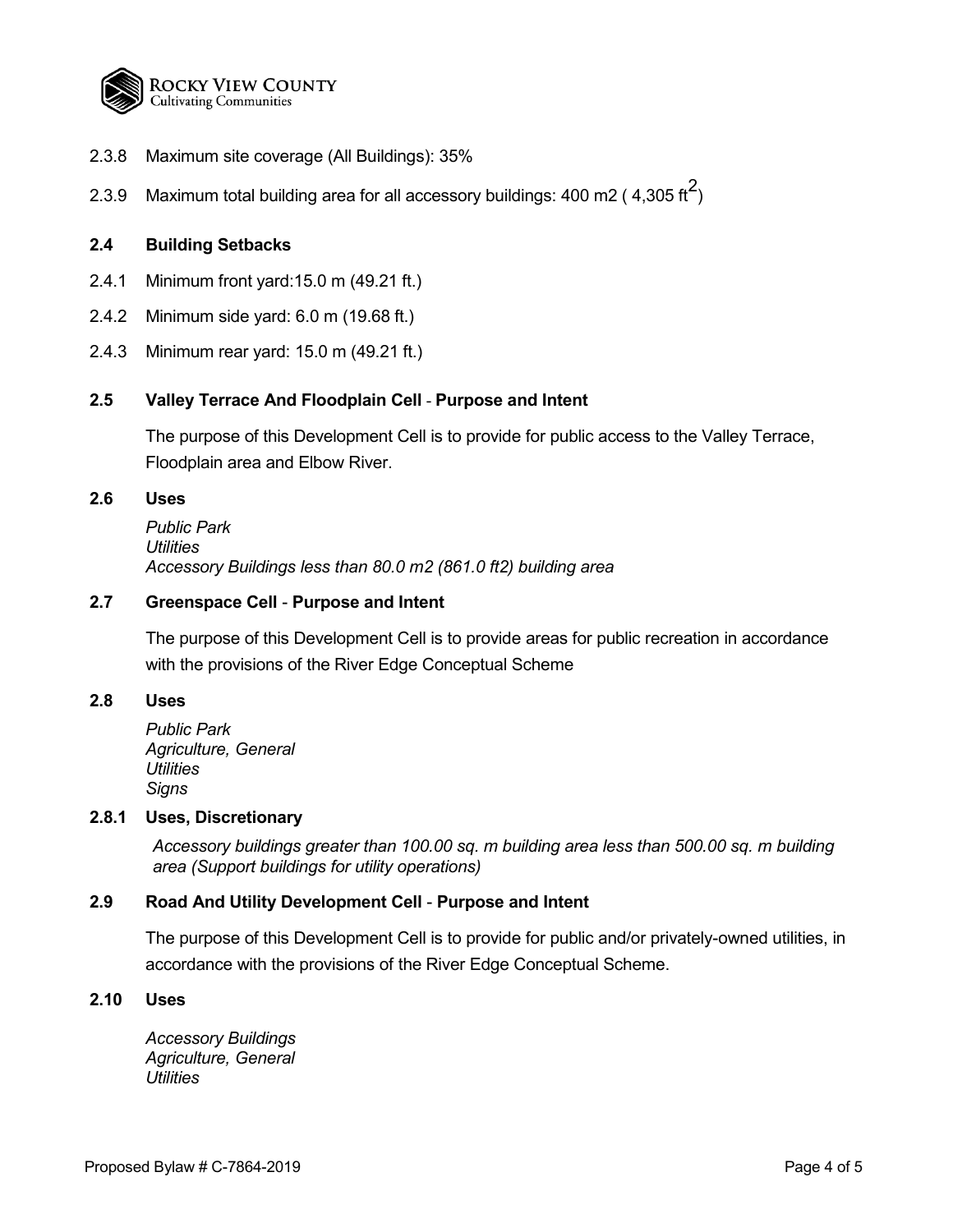

#### **3.0 SUBDIVISION REGULATIONS**

- **3.1** The County has reviewed and endorsed all Condominium Bylaws, Homeowners Association Bylaws and Architectural Controls associated with this development in accordance with the provisions of the River Edge Conceptual Scheme.
- **3.2** Architectural guidelines including, but not limited to, development standards relative to architectural style and theming, landscaping, water conservation and lighting policies shall be established at the subdivision stage.
- **3.3** The provision of potable water, wastewater and stormwater management utilities shall be in general accordance with the policies of the River Edge Conceptual Scheme. 3.4 That the provision of Private Open Space, to be provided with full public access, will be established at the subdivision stage and the alignments of same shall conform generally to the Lot Layout in Section 3.4 of the River Edge Conceptual Scheme.

#### **4.0 DEVELOPMENT REGULATIONS**

**4.1.0** Accessory buildings over 10  $\text{m}^2$  (107 ft $^2$ ) shall be of the same architectural design and have the same exterior finish materials and appearance as the principal building.

#### **PART 4 – TRANSITIONAL**

Bylaw C-7864-2019 is passed when it receives third reading, and is signed by the Reeve/Deputy Reeve and the Municipal Clerk, as per Section 189 of the *Municipal Government Act*.

|                                         | Division: 02<br>File: 04717004 / 04717005 / PL20170171 |        |
|-----------------------------------------|--------------------------------------------------------|--------|
| PUBLIC HEARING WAS HELD IN COUNCIL this | day of                                                 | , 2019 |
| READ A FIRST TIME IN COUNCIL this       | day of                                                 | , 2019 |
| READ A SECOND TIME IN COUNCIL this      | day of                                                 | . 2019 |
| UNANIMOUS PERMISSION FOR THIRD READING  | day of                                                 | , 2019 |
| READ A THIRD TIME IN COUNCIL this       | day of                                                 | . 2019 |

\_\_\_\_\_\_\_\_\_\_\_\_\_\_\_\_\_\_\_\_\_\_\_\_\_\_\_\_\_\_\_\_\_\_ Reeve

CAO or Designate

\_\_\_\_\_\_\_\_\_\_\_\_\_\_\_\_\_\_\_\_\_\_\_\_\_\_\_\_\_\_\_\_\_\_

\_\_\_\_\_\_\_\_\_\_\_\_\_\_\_\_\_\_\_\_\_\_\_\_\_\_\_\_\_\_\_\_\_\_

Date Bylaw Signed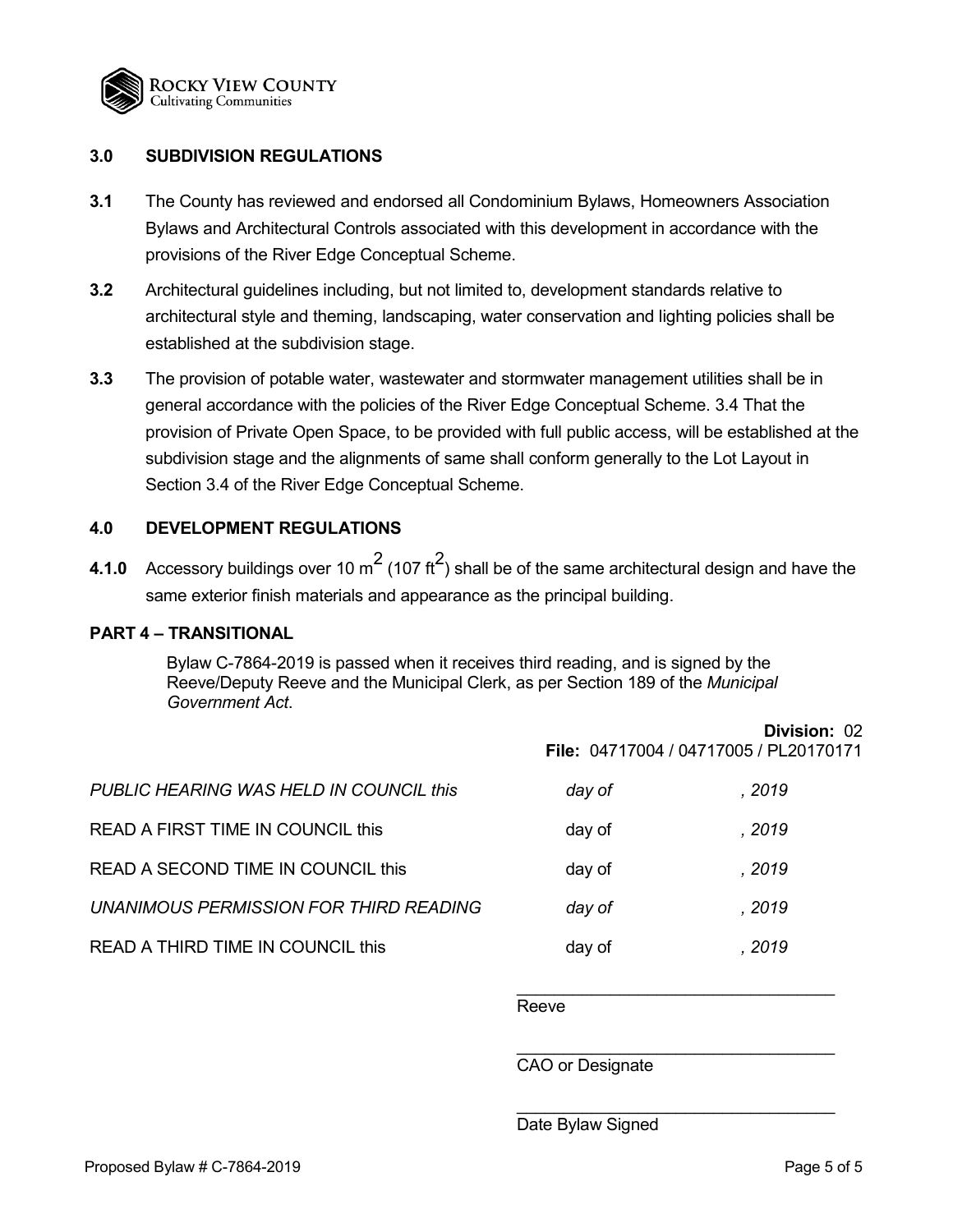SCHEDULE "A"

BYLAW: C-7864-2019